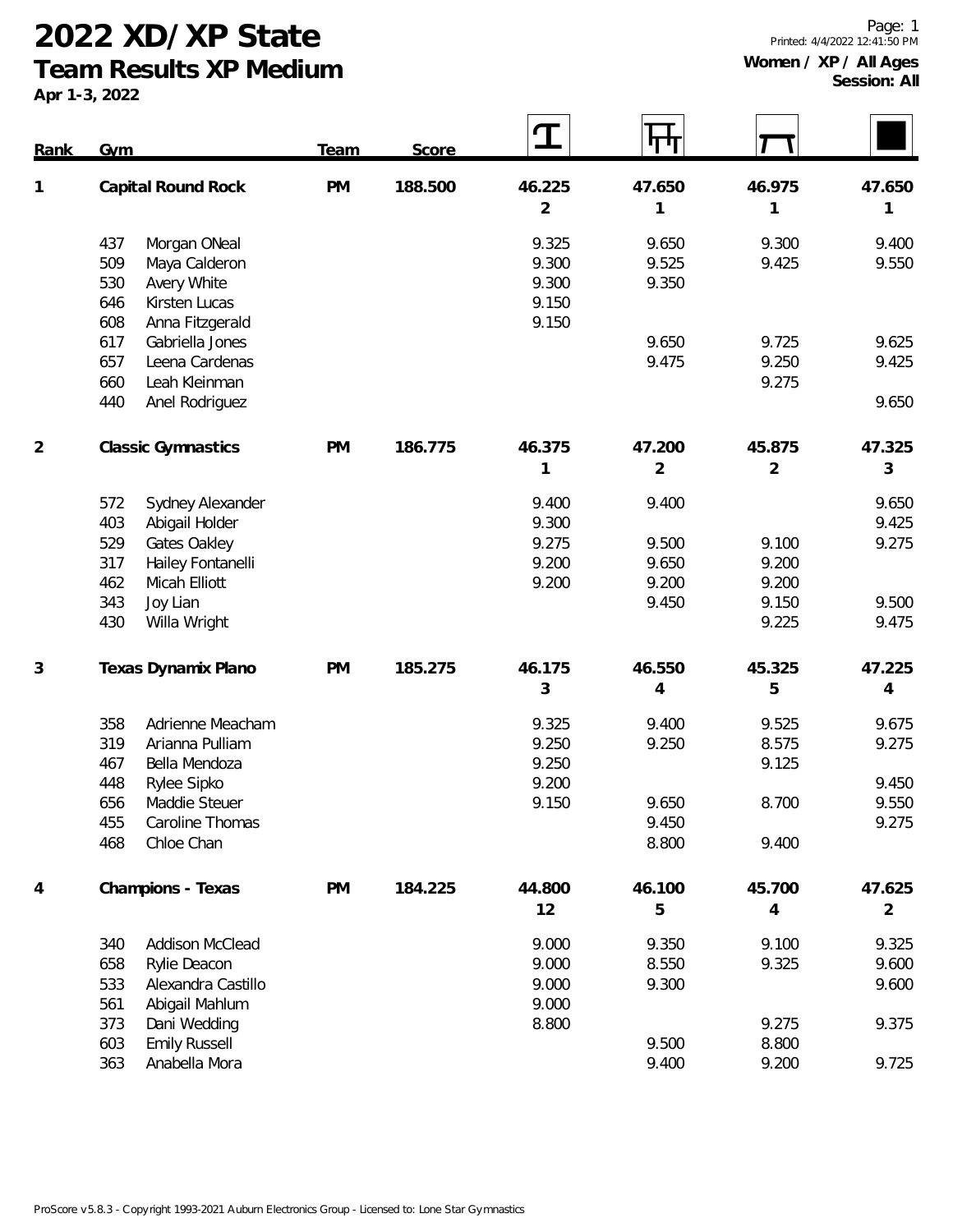**Team Results XP Medium**

| Rank | Gym                                              | Team      | Score   | $\bf{T}$ | पण             |                |        |
|------|--------------------------------------------------|-----------|---------|----------|----------------|----------------|--------|
| 5    | NE Texas Elite                                   | <b>PM</b> | 183.025 | 45.100   | 45.550         | 45.725         | 46.650 |
|      |                                                  |           |         | 10       | 6              | 3              | 8      |
|      | 569<br>Indie Fleming                             |           |         | 9.150    | 9.100          | 9.300          | 9.425  |
|      | 326<br>Leah Pemberton                            |           |         | 9.150    | 8.250          | 8.375          | 9.225  |
|      | 453<br>Kaylin Grissom                            |           |         | 9.025    | 9.800          | 9.575          | 9.375  |
|      | 441<br><b>Blue Roberts</b>                       |           |         | 9.025    | 9.700          | 9.100          | 9.350  |
|      | <b>Brooklyn Harness</b><br>377                   |           |         | 8.750    |                |                | 9.275  |
|      | Sasha Wilmoth<br>641                             |           |         |          | 8.700          | 9.375          |        |
| 6    | <b>WCC</b>                                       | <b>PM</b> | 181.875 | 45.250   | 44.900         | 45.000         | 46.725 |
|      |                                                  |           |         | 8        | 8              | 6              | 7      |
|      | 659<br>Caroline Ploetner                         |           |         | 9.150    |                |                | 9.350  |
|      | 501<br>Sophia Hall                               |           |         | 9.100    | 9.525          |                | 9.475  |
|      | 565<br>Cambree Cantrell                          |           |         | 9.100    |                | 8.775          | 9.350  |
|      | 639<br>Jimena Zulueta                            |           |         | 8.950    | 8.650          | 9.200          |        |
|      | 415<br>Christy Zavaleta                          |           |         | 8.950    | 8.700          | 8.825          |        |
|      | 606<br>Lauren Vela<br>Jaidenne Galan             |           |         |          | 9.425<br>8.600 |                | 9.250  |
|      | 620<br>555<br>Jaelyn Glaze                       |           |         |          |                | 8.950<br>9.250 | 9.300  |
|      |                                                  |           |         |          |                |                |        |
| 7    | Powerhouse                                       | <b>PM</b> | 181.700 | 44.450   | 46.575         | 44.275         | 46.400 |
|      |                                                  |           |         | 13       | 3              | 7              | 9T     |
|      | 378<br>Aliyah Anthony                            |           |         | 9.200    | 9.000          | 9.050          | 9.325  |
|      | 673<br>Madelyn Hitt                              |           |         | 8.950    | 9.700          | 9.400          | 9.350  |
|      | 504<br>Jordyn Muldrow                            |           |         | 8.950    |                |                | 9.225  |
|      | 324<br>Kaylah Anthony                            |           |         | 8.700    | 9.325          | 8.575          | 9.350  |
|      | 662<br>Alana Teggeman                            |           |         | 8.650    | 9.500          |                |        |
|      | 432<br>Sara Thurman<br>357<br>Avery Washington   |           |         |          | 9.050          | 8.625<br>8.625 | 9.150  |
|      |                                                  |           |         |          |                |                |        |
| 8    | <b>Extreme Gymnastics</b>                        | <b>PM</b> | 180.550 | 44.975   | 44.750         | 44.075         | 46.750 |
|      |                                                  |           |         | 11       | 10             | 10             | 5T     |
|      | 609<br><b>Tenley Stone</b>                       |           |         | 9.200    | 9.100          | 8.700          | 9.125  |
|      | Addie Kincaid<br>567                             |           |         | 9.175    | 9.200          | 9.250          | 9.675  |
|      | 661<br><b>Brittany Baty</b>                      |           |         | 9.100    | 9.300          | 9.075          | 9.100  |
|      | Carly Betbeze<br>311                             |           |         | 8.750    | 8.100          | 8.525          | 9.450  |
|      | Gabbie Hamilton<br>428<br>309<br>Avery Reinhardt |           |         | 8.750    | 9.050          | 8.525          | 9.400  |
|      |                                                  |           |         |          |                |                |        |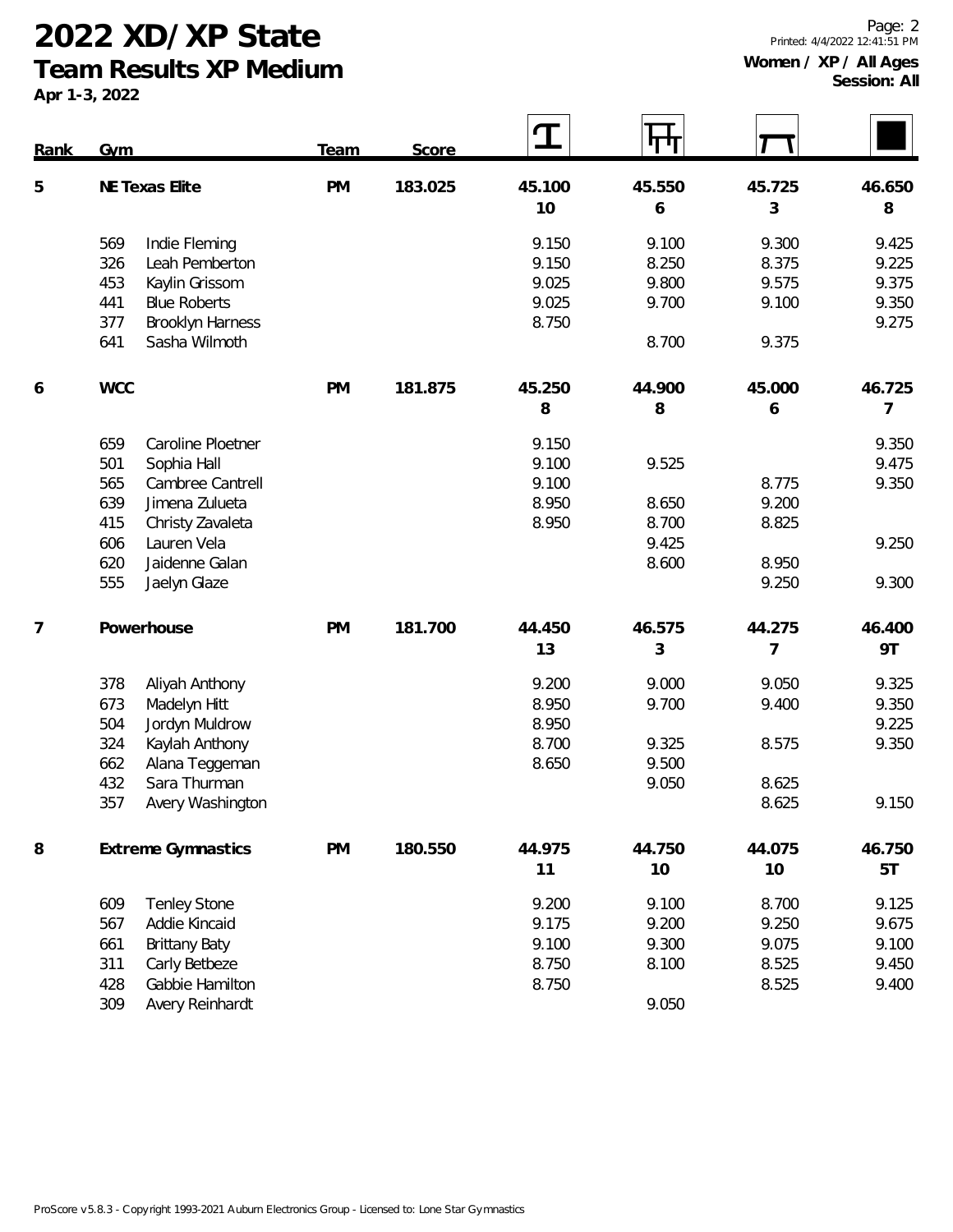**Team Results XP Medium**

| Rank | Gym               |                       | <b>Team</b> | Score   | $\bf{I}$ | पाण    |        |        |
|------|-------------------|-----------------------|-------------|---------|----------|--------|--------|--------|
| 9    | United Gymnastics |                       | <b>PM</b>   | 179.875 | 45.400   | 44.950 | 44.125 | 45.400 |
|      |                   |                       |             |         | 6        | 7      | 9      | 15     |
|      | 549               | Kelsilyn Poole        |             |         | 9.500    | 9.750  | 9.450  | 9.225  |
|      | 618               | Katelyn Damon         |             |         | 9.200    | 9.250  | 8.800  | 9.200  |
|      | 552               | Aly McDermott         |             |         | 9.050    | 8.500  | 9.275  | 9.125  |
|      | 528               | Misty Altamirano      |             |         | 9.000    | 8.850  | 8.300  | 9.400  |
|      | 648               | Nadia Gousman         |             |         | 8.650    | 8.600  | 8.300  | 8.450  |
| 10T  |                   | United Elite          | <b>PM</b>   | 179.125 | 46.125   | 43.350 | 43.250 | 46.400 |
|      |                   |                       |             |         | 4        | 15     | 13     | 9T     |
|      | 335               | Annika Sharkey        |             |         | 9.300    | 8.900  | 8.700  | 9.375  |
|      | 414               | Elle Wilson           |             |         | 9.300    | 8.300  | 8.800  | 9.375  |
|      | 457               | Mikayla Cox           |             |         | 9.275    | 8.950  | 9.125  | 9.450  |
|      | 320               | Peyton Cooley         |             |         | 9.200    | 9.200  | 9.025  | 9.200  |
|      | 644               | Claire(Kat) Gray      |             |         | 9.050    | 8.000  |        | 9.000  |
|      | 571               | Julie Ramsey          |             |         |          |        | 7.600  |        |
| 10T  | <b>SLG</b>        |                       | <b>PM</b>   | 179.125 | 45.825   | 44.775 | 42.850 | 45.675 |
|      |                   |                       |             |         | 5        | 9      | 14     | 13     |
|      | 513               | Annie Luo             |             |         | 9.350    | 8.950  | 8.500  | 9.000  |
|      | 558               | Sophia Joseph         |             |         | 9.225    | 8.900  | 8.575  | 9.200  |
|      | 521               | Sophia Hernandez      |             |         | 9.225    | 8.775  | 8.450  | 9.175  |
|      | 640               | Noemi Orlandi         |             |         | 9.200    | 8.750  |        | 8.950  |
|      | 649               | Skyler Steidley       |             |         | 8.825    | 9.400  | 8.875  | 9.350  |
|      | 321               | Maeve Garcia          |             |         |          |        | 8.450  |        |
| 12   |                   | AcroTex GT            | <b>PM</b>   | 178.450 | 45.225   | 44.200 | 43.725 | 45.300 |
|      |                   |                       |             |         | 9        | 12     | 11     | 16     |
|      | 341               | Madison Tiland        |             |         | 9.200    | 8.700  | 8.600  | 9.250  |
|      | 510               | <b>Emery Williams</b> |             |         | 9.100    |        |        |        |
|      | 623               | Mia Federico          |             |         | 9.075    | 8.750  | 9.050  | 9.250  |
|      | 638               | Luisa Shave           |             |         | 8.950    | 8.800  | 8.575  | 8.950  |
|      | 404               | <b>Bailey Nestler</b> |             |         | 8.900    | 8.750  |        |        |
|      | 367               | Zoey Toomgam          |             |         |          | 9.200  | 8.875  | 9.050  |
|      | 564               | Anna Nelsen           |             |         |          |        | 8.625  | 8.800  |
| 13   |                   | Waxahachie            | <b>PM</b>   | 178.250 | 45.350   | 44.700 | 41.450 | 46.750 |
|      |                   |                       |             |         | 7        | 11     | 16     | 5T     |
|      | 371               | Taryn Pace            |             |         | 9.250    | 8.850  | 8.625  | 9.450  |
|      | 316               | Emerie Pallos         |             |         | 9.175    | 9.500  | 7.000  | 9.350  |
|      | 336               | Peyton Madison        |             |         | 9.000    | 8.650  |        | 9.125  |
|      | 445               | Kali Soliz            |             |         | 8.975    | 9.300  | 7.625  | 9.400  |
|      | 556               | Hayden Motta          |             |         | 8.950    | 8.400  | 8.850  | 9.425  |
|      | 375               | <b>Brylee Oates</b>   |             |         |          |        | 9.350  |        |